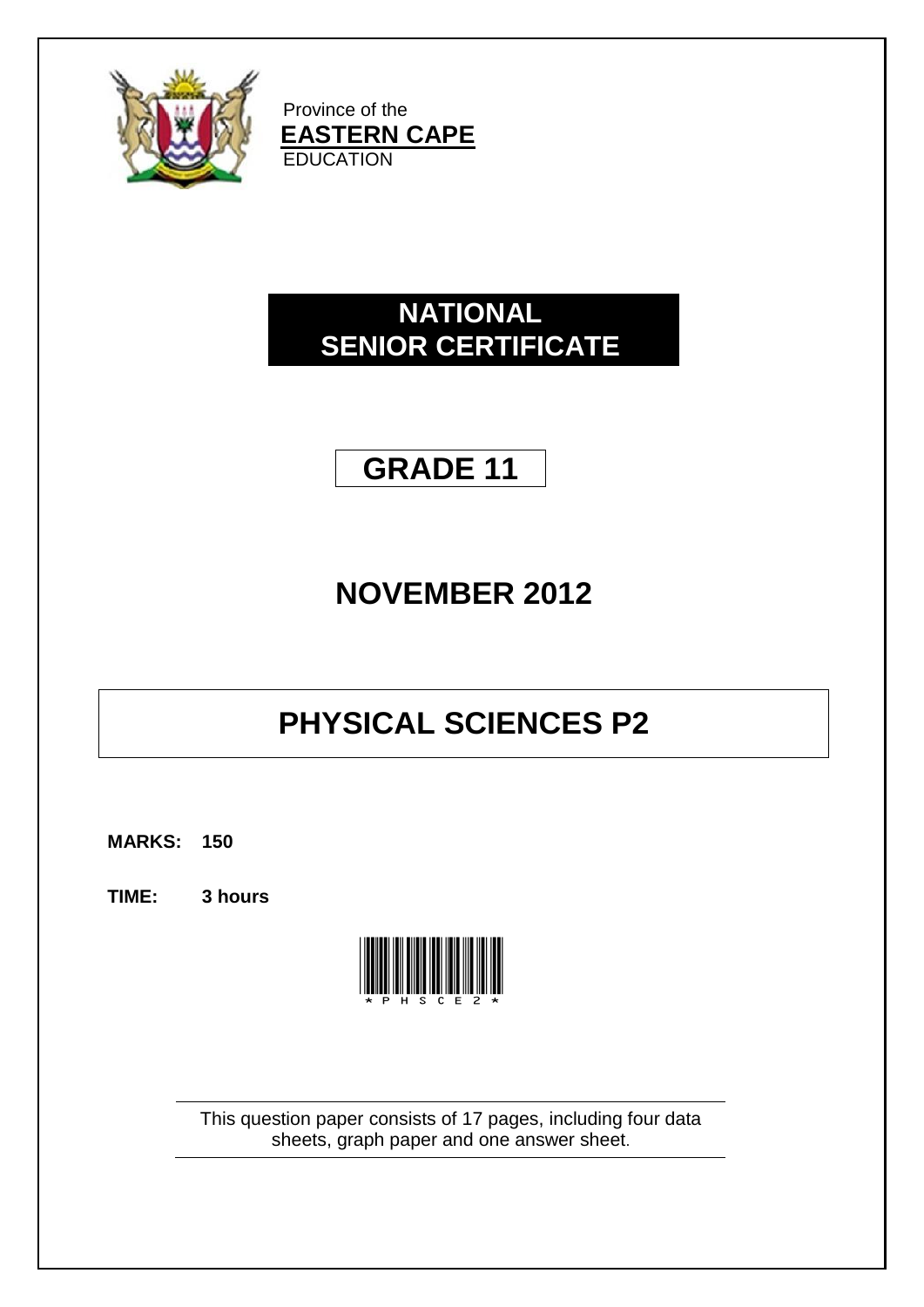#### **INSTRUCTIONS AND INFORMATION**

- 1. Write your FULL NAME and SURNAME (and/or examination number if applicable) in the appropriate spaces on the ANSWER SHEET and ANSWER BOOK.
- 2. Answer ALL the questions.
- 3. This question paper consists of TWO sections:

SECTION A: 25 marks SECTION B: 125 marks

- 4. Answer SECTION A on the attached ANSWER SHEET and SECTION B in the ANSWER BOOK.
- 5. Non-programmable calculators may be used.
- 6. Appropriate mathematical instruments may be used.
- 7. Number your answers correctly according to the numbering system used in this question paper.
- 8. Data Sheets and a Periodic Table are attached for your use.
- 9. Wherever motivations, discussions, etc. are required, be brief.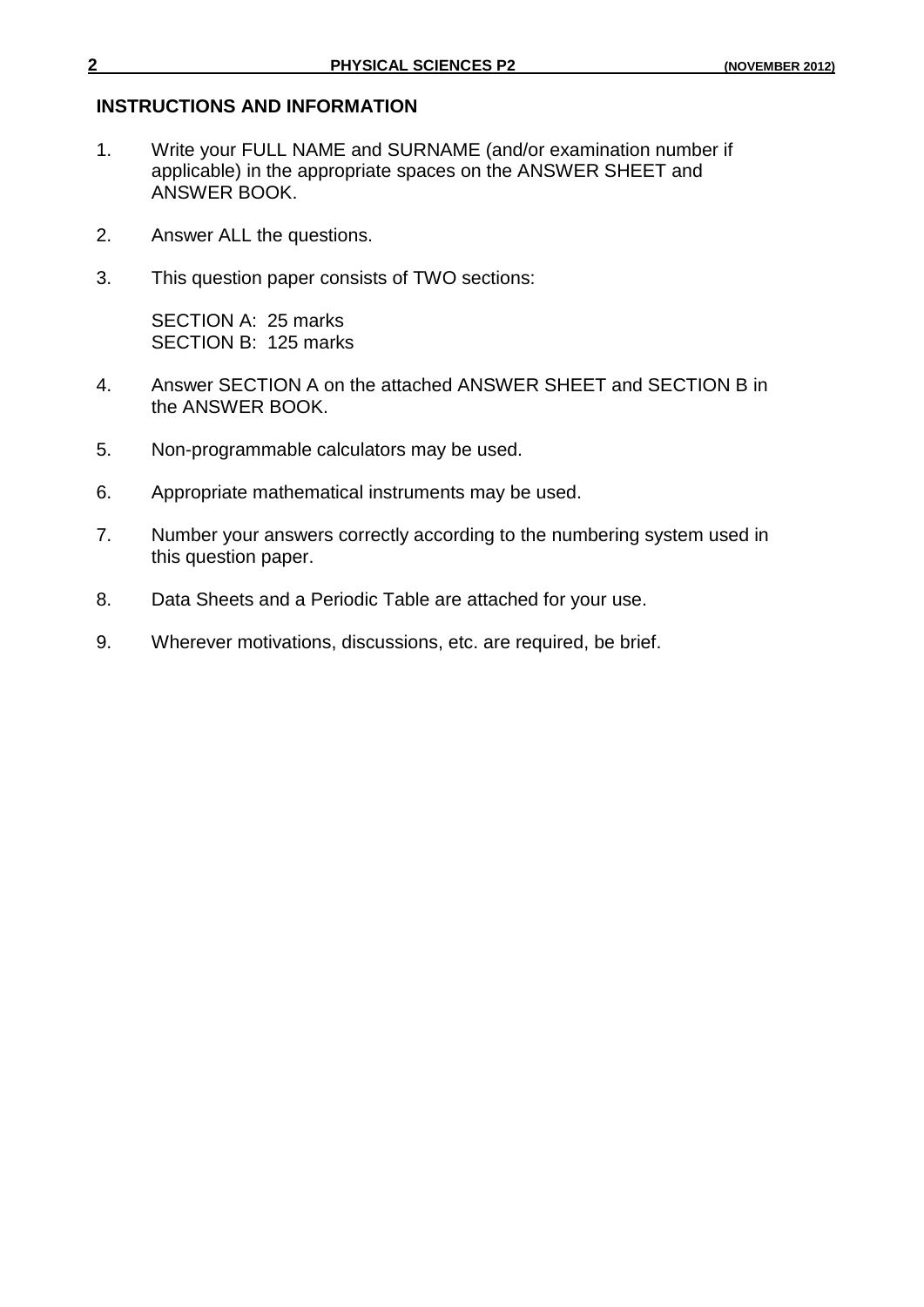## **SECTION A**

Answer this section on the attached ANSWER SHEET.

## **QUESTION 1: ONE-WORD ITEMS**

Give ONE word/term for EACH of the following descriptions. Write only the word/term next to the question number (1.1 − 1.5) on the ANSWER SHEET.

|     |                                                                                                | [5] |
|-----|------------------------------------------------------------------------------------------------|-----|
| 1.5 | A measure of the ability of an atom in a molecule to attract the bonding pair of<br>electrons. | (1) |
| 1.4 | A formula with the simplest whole number ratio of the elements making up a<br>compound.        | (1) |
| 1.3 | Acids which have only one proton per molecule for donation.                                    | (1) |
| 1.2 | The half-reaction that involves a loss of electrons.                                           | (1) |
| 1.1 | The type of chemical reaction during which there is a net release of energy.                   | (1) |

## **QUESTION 2: MULTIPLE-CHOICE QUESTIONS**

Four possible options are provided as answers to the following questions. Each question has only ONE correct answer. Choose the best answer and make a cross (X) in the appropriate block next to the question number (2.1 – 2.10) on the ANSWER SHEET.

- 2.1 A certain mass of gas occupies a volume (V) in a closed container. If the pressure is halved and the temperature is doubled, the volume will be:
	- A ¼ V
	- B ½ V
	- C V
	- D  $4 \text{V}$  (2)

2.2 Consider the following chemical reaction:  $NH_3$  (g) + H<sub>2</sub>O (l)  $\rightarrow$  NH<sub>4</sub><sup>+</sup> (aq) + OH<sup>-</sup> (aq)

In this equation,  $H<sub>2</sub>O$  is the Brønsted ...

- A acid because it donates a proton.
- B base because it donates a proton.
- C acid because it accepts a proton.
- D base because it accepts a proton. (2)
- 2.3 According to the VSEPR theory, the shape of a boron trifluoride  $(BF_3)$  molecule is:
	- A Trigonal bipyramidal
	- B Trigonal planar
	- C Trigonal pyramidal
	- D Tetrahedral (2)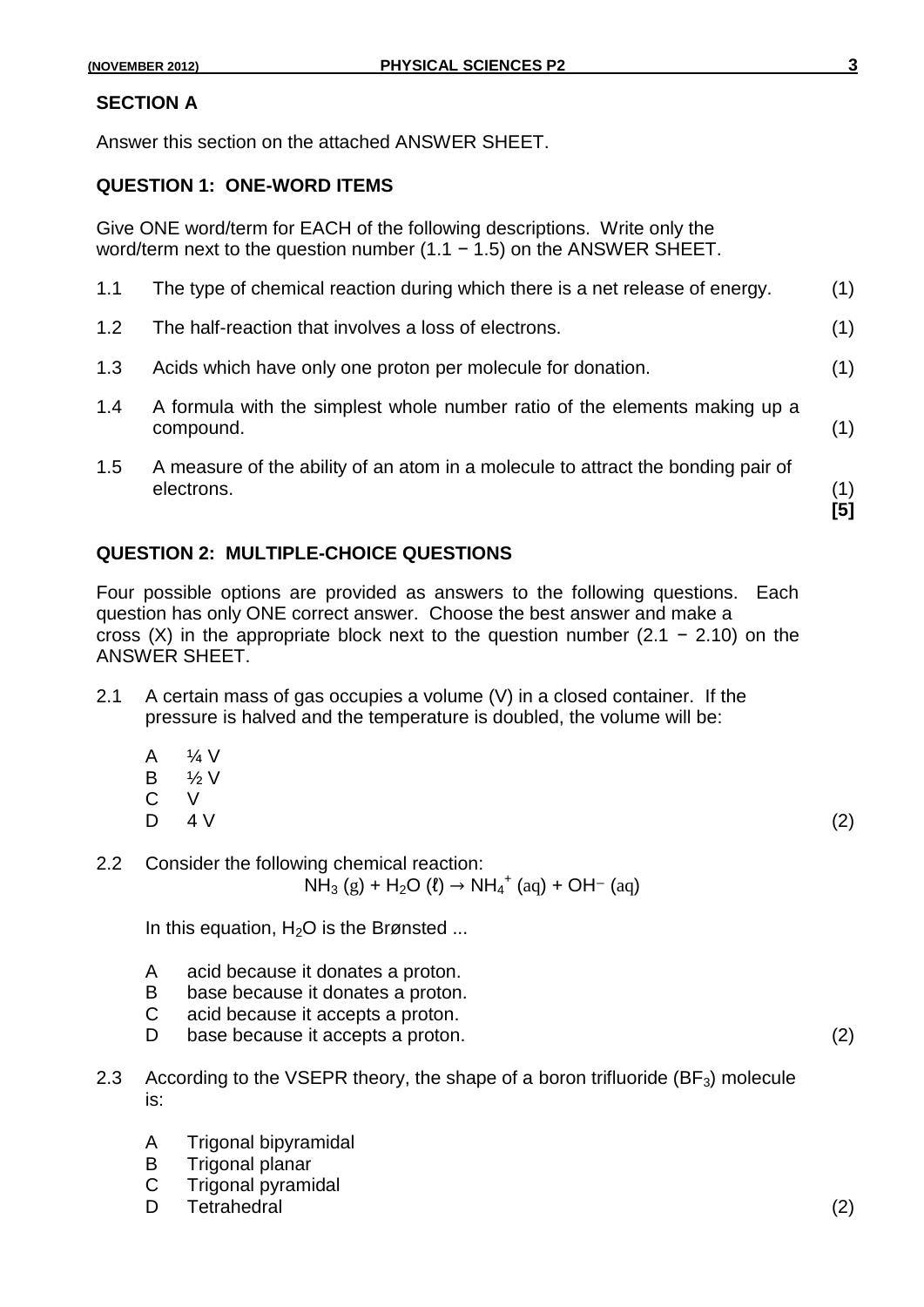| 4   | <b>PHYSICAL SCIENCES P2</b>                                                                                                                                                                                                                          | (NOVEMBER 2012) |
|-----|------------------------------------------------------------------------------------------------------------------------------------------------------------------------------------------------------------------------------------------------------|-----------------|
| 2.4 | The type of bond which occurs when two atoms share one or more electron<br>pairs will always be                                                                                                                                                      |                 |
|     | ionic.<br>A<br>B<br>polar.<br>C<br>metallic.<br>covalent.<br>D                                                                                                                                                                                       | (2)             |
| 2.5 | Consider the following equation: $3H_2 + N_2 \rightarrow 2NH_3$                                                                                                                                                                                      |                 |
|     | From the equation we can deduce that:                                                                                                                                                                                                                |                 |
|     | 2 moles of $N_2$ can produce 6 moles of $NH_3$ .<br>A<br>6 moles of $H_2$ can produce 5 moles of NH <sub>3</sub> .<br>B<br>9 moles of $H_2$ can produce 6 moles of NH <sub>3</sub> .<br>С<br>3 moles of $N_2$ can react with 6 moles of $H_2$ .<br>D | (2)             |
| 2.6 | The mass of carbon present in 10 g of carbon monoxide is                                                                                                                                                                                             |                 |
|     | $1,20$ g.<br>A<br>$4,29$ g.<br>B<br>$\mathsf C$<br>$0,83$ g.<br>$2,36$ g.<br>D                                                                                                                                                                       | (2)             |
| 2.7 | Which ONE of the following reactions is an example of an addition reaction?                                                                                                                                                                          |                 |
|     | $CH_4(g) + Cl_2(g) \rightarrow CH_3Cl(g) + HCl(g)$<br>A<br>$CH_2CH_2(g) + H_2(g) \rightarrow CH_3CH_3(g)$<br>B<br>С<br>$C_2H_6(g) \rightarrow C_2H_4(g) + H_2(g)$<br>$CH_3Cl$ (l) + KOH (aq) $\rightarrow$ CH <sub>3</sub> OH (l) + KCl (aq)<br>D    | (2)             |

2.8 Consider the following graph:



This graph represents a reaction in which …

- A more energy is absorbed than released.
- B the reactants have less energy than the products.<br>C more energy is released than absorbed.
- more energy is released than absorbed.
- D the products have more energy than the reactants. (2)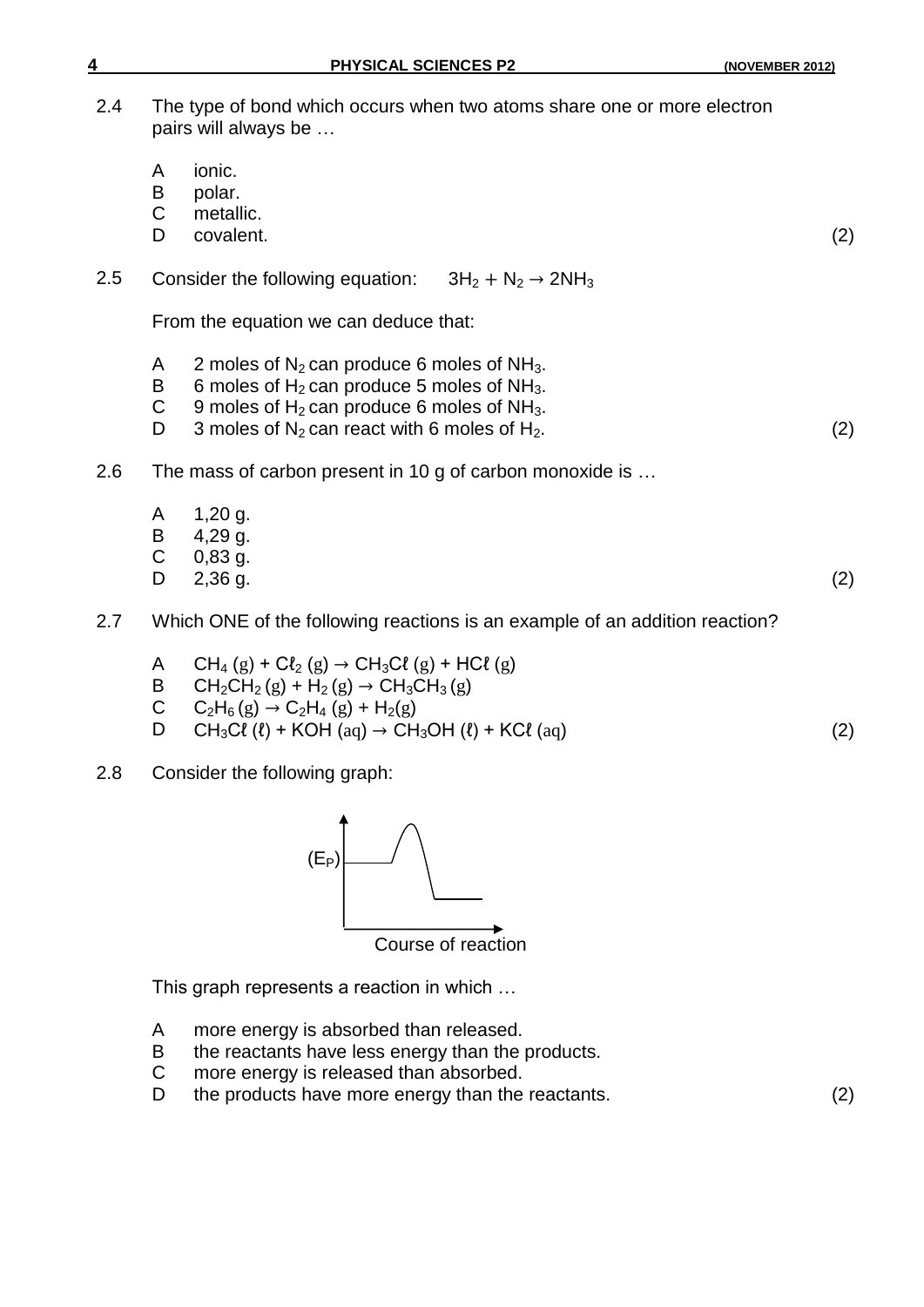- A troposphere.<br>B thermosphere
- thermosphere.
- C mesosphere.<br>D stratosphere.
- stratosphere. (2)

- 2.10 Global warming is most probably the result of:
	- A Farmers using too much fertiliser so as to increase crop production<br>B People using large amounts of petrol, oil and coal as an energy sou
	- B People using large amounts of petrol, oil and coal as an energy source<br>C Overgrazing of land in developing nations
	- Overgrazing of land in developing nations
	- D None of the above factors (2)

**[20]**

## **TOTAL SECTION A: 25**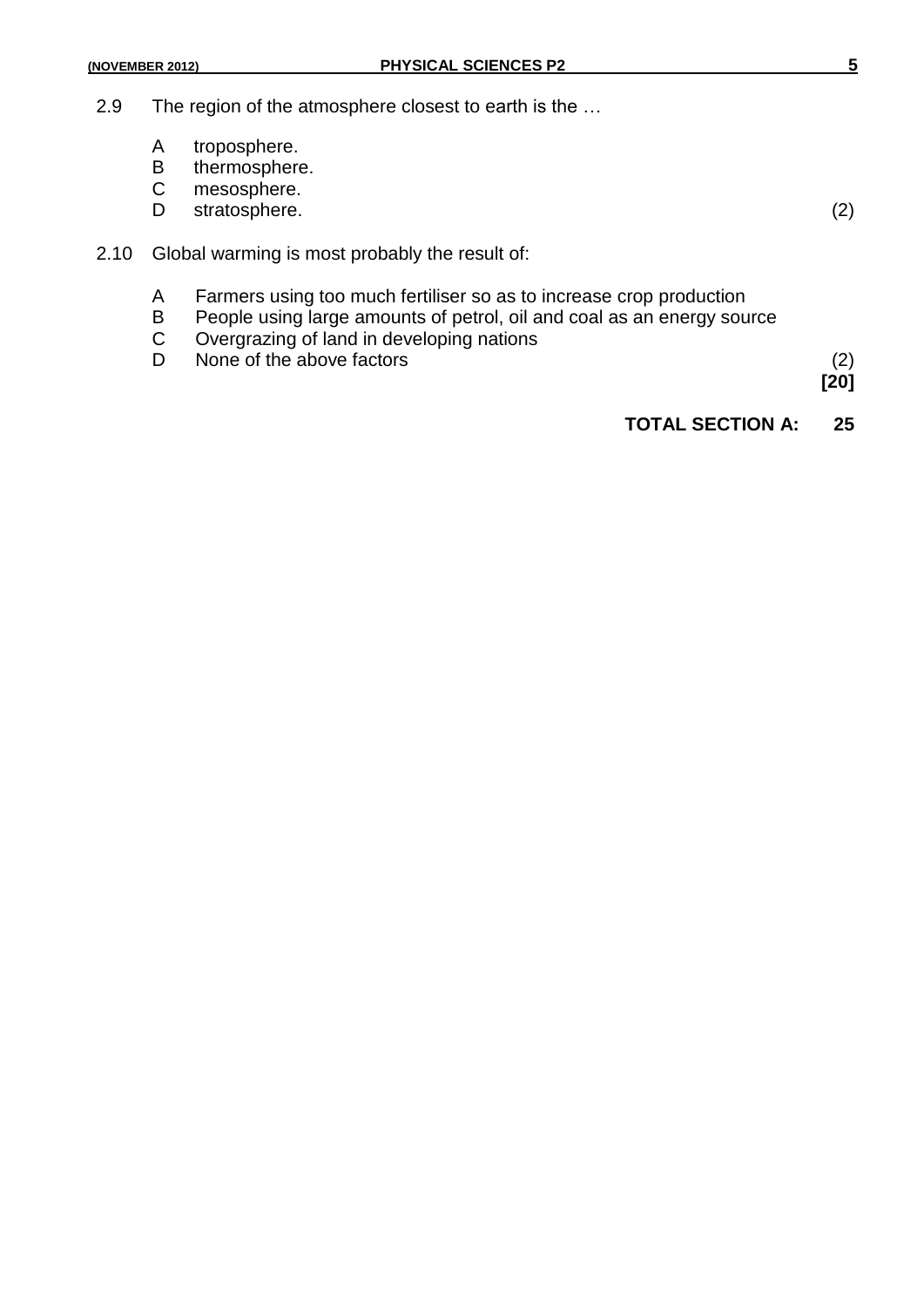## **SECTION B**

## **INSTRUCTIONS AND INFORMATION**

- 1. Answer this section in the ANSWER BOOK.<br>2. Start each question on a NEW page.
- Start each question on a NEW page.
- 3. Leave one line between two subsections, for example between QUESTIONS 3.1 and 3.2.
- 4. The formulae and substitutions must be shown in ALL calculations.
- 5. Round off your answers to TWO decimal places.

## **QUESTION 3**

3.1 Most of the substances we encounter in our daily lives occur as electrically neutral combinations of atoms called molecules. Carbon dioxide, ammonia and methane are some examples of such substances.

|         | 3.1.1 | Give the formula and Lewis structure for each of the substances<br>mentioned above.                                                            | (6)  |
|---------|-------|------------------------------------------------------------------------------------------------------------------------------------------------|------|
|         | 3.1.2 | According to the VSEPR theory, what shape will EACH of the above<br>structures have?                                                           | (3)  |
|         | 3.1.3 | Is the ammonia molecule polar or non-polar? Give an explanation<br>for your answer.                                                            | (5)  |
|         | 3.1.4 | Which ONE of the three substances (carbon dioxide, ammonia or<br>methane) will have the strongest intermolecular force?                        | (1)  |
|         | 3.1.5 | Name the force referred to in QUESTION 3.1.4 above.                                                                                            | (2)  |
| $3.2\,$ |       | Ammonium nitrate is added to a beaker containing water.<br>The salt<br>dissociates in the water and the temperature of the solution decreases. |      |
|         | 3.2.1 | Is this an example of an endothermic or exothermic reaction?                                                                                   | (1)  |
|         | 3.2.2 | Draw a sketch graph to show the energy changes which take<br>place during the reaction. Label your axes and give your graph a<br>heading.      | (4)  |
|         |       |                                                                                                                                                | [22] |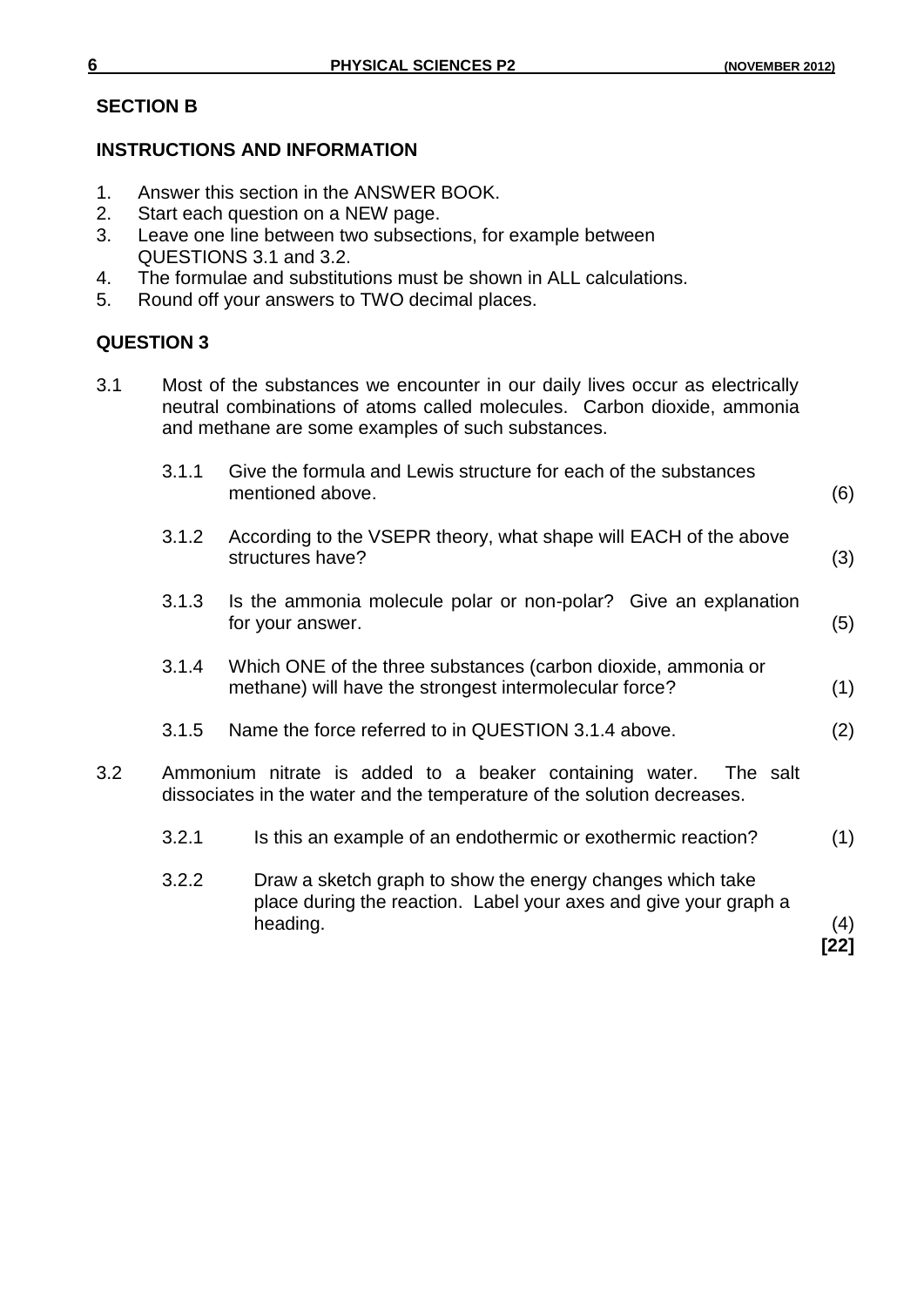One of the remarkable facts about gases is that despite wide differences in chemical properties, they all more or less obey the same set of physical laws – the gas laws.

4.1 The diagram which follows represents a piston in a cylinder. The piston is able to move up and down.



- 4.1.1 Assume a gas is trapped in the cylinder at a pressure of 101,3 kPa when the volume is 100 cm<sup>3</sup> and the temperature is 35 °C. What will the pressure be (in Pa) if its temperature increases to 311 °C and its volume is 200  $\text{cm}^3$ ? ?  $(5)$
- 4.1.2 Explain in terms of the kinetic model of gases why the gas in the cylinder exerts a pressure on all the sides of the container. (2)
- 4.1.3 Will the piston move UP or DOWN if the temperature of the gas in the cylinder is increased? Explain your answer. (3)
- 4.2 A learner investigates the relationship between the pressure and volume of a given mass of gas at constant temperature. The following set of readings are obtained:

| p (kPa) | V (cm $^3$ |
|---------|------------|
| 128,5   | 35         |
| 180     | 25         |
| 220     | 20,5       |
| 300     | 15,0       |

4.2.1 Give a hypothesis for the investigation. (2) 4.2.2 Name the law that is being investigated in this experiment. (1) 4.2.3 State the law in words which you mentioned in QUESTION 4.2.2. (2) 4.2.4 Give the mathematical relationship for the law mentioned in QUESTIONS 4.2.2 and 4.2.3. (2) 4.2.5 Use the attached graph paper to draw a graph of p (on the x-axis) vs.  $V$  (on the y-axis).  $(4)$ **[21]**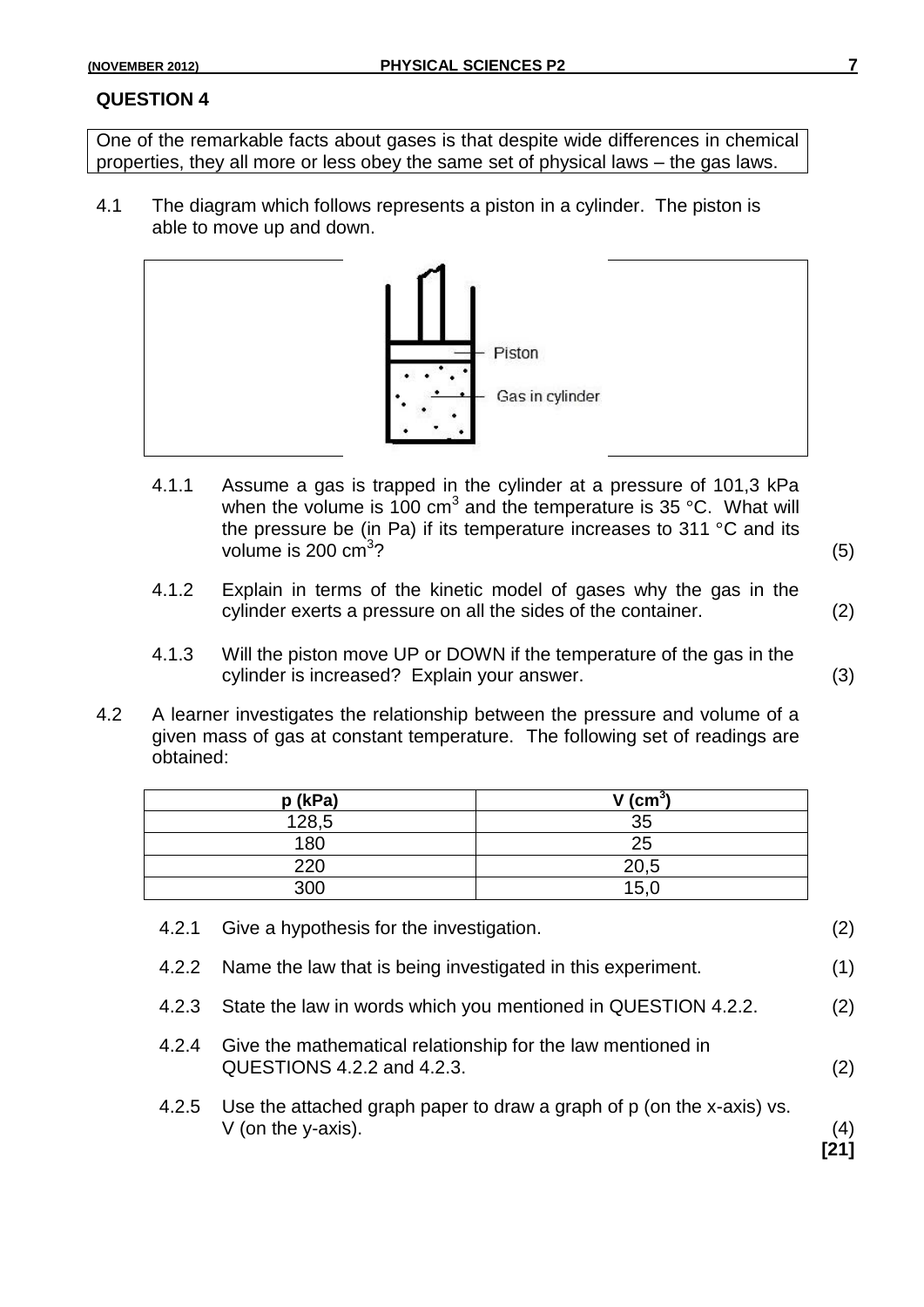A learner wants to determine the molecular formula of a compound found in cigarettes. The learner asks for your help with the calculation. The following is known about the compound: It is responsible for cigarettes being such an addictive substance, it has a molecular mass of 162,2 g⋅mol<sup>-1</sup> and its percentage composition is 74,07% **C**; 8,65% **H** and 17,28% **N**.

| Name the compound being referred to here. | (2) |
|-------------------------------------------|-----|
|                                           |     |
|                                           |     |

- 5.2 As much as the substance referred to in QUESTION 5.1 is responsible for the addiction of smokers to cigarettes, it is used in some products to help them overcome their addiction. Name ONE example of such a product. (2)
- 5.3 Cigarette packs contain various warnings on them concerning the harmful effects of smoking. Name ONE harmful effect of smoking on humans. (1)
- 5.4 Show, by means of calculation, how you would go about helping the learner determine the molecular formula of this compound. (7)

**[12]**

## **QUESTION 6**

Many household substances are either acids or bases. Some examples are: vinegar, baking soda (bicarbonate of soda), caustic soda, lemon juice.

- 6.1 Use the examples provided to name ONE substance which is an acid and give a characteristic of it to support your answer. (3)
- 6.2 Give the formula for baking soda (bicarbonate of soda). (2)
- 6.3 A group of learners decide to do a titration to find the concentration of a sample of vinegar. To do the titration, they prepare a 250  $cm<sup>3</sup>$  standard solution of NaOH of concentration 0,2 mol⋅dm<sup>-3</sup>. It is found that during the titration 8,5 cm<sup>3</sup> of NaOH reacted with 4 cm<sup>3</sup> of the vinegar sample. The balanced chemical equation for the reaction is:

## $CH_3COOH + NaOH \rightarrow CH_3COONa + H_2O$

|     | 6.3.1                                                                                                                                            | Give an investigative question for this investigation.                                                      | (2)        |
|-----|--------------------------------------------------------------------------------------------------------------------------------------------------|-------------------------------------------------------------------------------------------------------------|------------|
|     | 6.3.2                                                                                                                                            | What is the scientific name for vinegar?                                                                    | (2)        |
|     | 6.3.3                                                                                                                                            | Calculate the concentration of the vinegar sample.                                                          | (6)        |
| 6.4 | A certain antacid tablet contains MgCO <sub>3</sub> . When taken, the antacid tablet<br>neutralises the excess hydrochloric acid in the stomach. |                                                                                                             |            |
|     | 6.4.1                                                                                                                                            | Write a balanced chemical equation for the reaction between MgCO <sub>3</sub><br>and the hydrochloric acid. | (3)        |
|     | 6.4.2                                                                                                                                            | Why is there a tendency to burp when antacids are taken?                                                    | (2)<br>201 |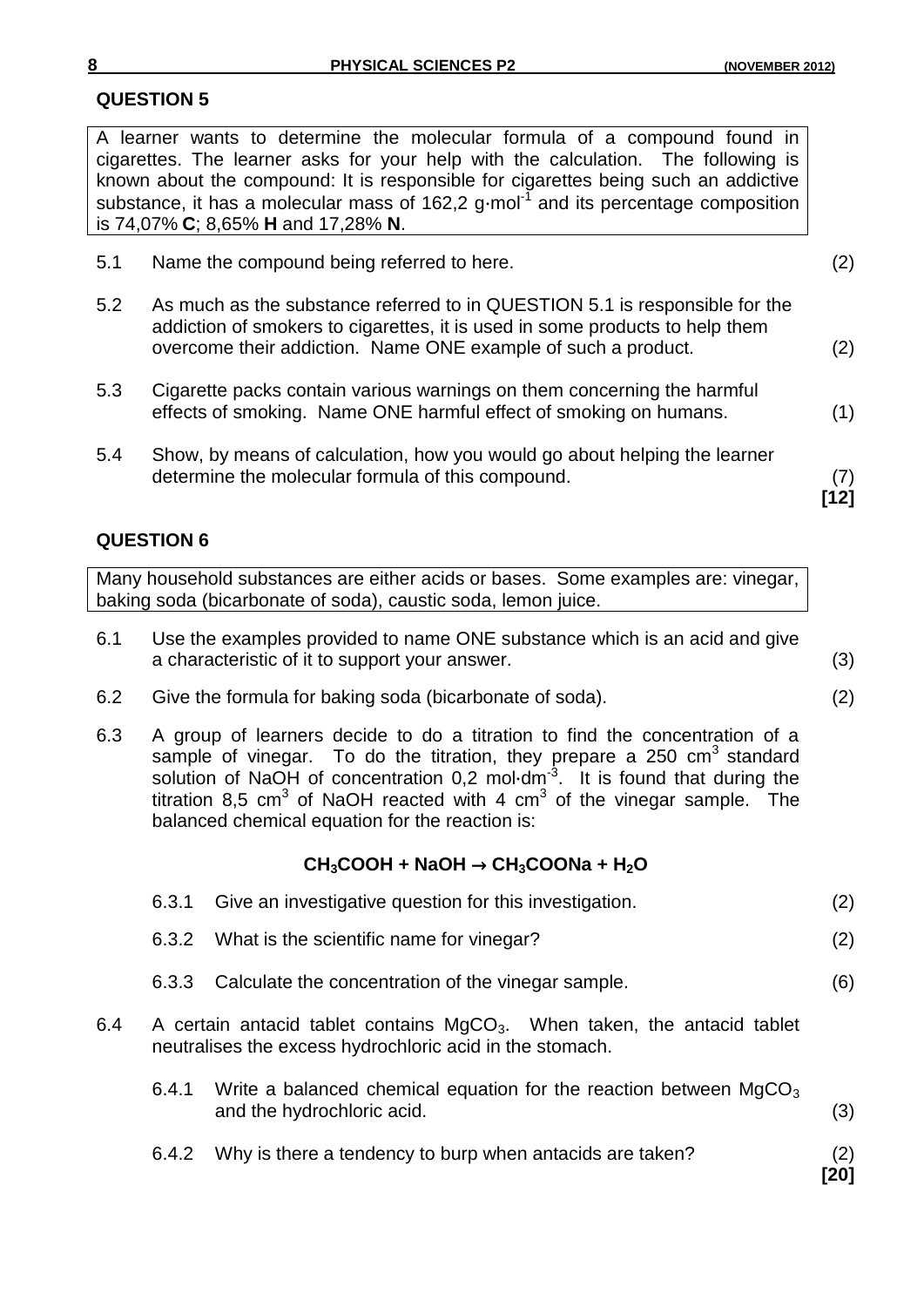7.1 The combustion of fuels is probably the best known example of a practical application of redox reactions. Another example is the use of chlorine. Chlorine is a powerful oxidising agent which is used to kill bacteria.

|     | 7.1.1       | What is a redox reaction?                                                                                                                                        | (2)         |
|-----|-------------|------------------------------------------------------------------------------------------------------------------------------------------------------------------|-------------|
|     | 7.1.2       | What do you understand by the term oxidising agent?                                                                                                              | (2)         |
|     | 7.1.3       | The chlorine is oxidised when it reacts with the bacteria.<br>Is this<br>statement correct? Motivate your answer.                                                | (3)         |
|     | 7.1.4       | Municipalities use chlorine to kill bacteria in a substance that they<br>supply to most households. Name this substance.                                         | (1)         |
| 7.2 |             | Consider the following two chemical reactions:                                                                                                                   |             |
|     | (i)<br>(ii) | AgNO <sub>3</sub> (aq) + HCl (aq) $\rightarrow$ AgCl (s) + HNO <sub>3</sub> (aq)<br>Zn (s) + 2HCl (aq) $\rightarrow$ ZnCl <sub>2</sub> (aq) + H <sub>2</sub> (g) |             |
|     | 7.2.1       | Which one of the two reactions is a redox reaction? Write ONLY the<br>number (i) or (ii) as your answer.                                                         | (2)         |
|     | 7.2.2       | Identify the reducing agent.                                                                                                                                     | (1)         |
|     | 7.2.3       | Give the oxidation half-reaction.                                                                                                                                | (2)         |
|     | 7.2.4       | Name the substance that is reduced.                                                                                                                              | (2)<br>[15] |

## **QUESTION 8**

Organic chemistry is the chemistry of carbon compounds (with the exception of CO,  $CO<sub>2</sub>$ ,  $CO<sub>3</sub><sup>2</sup>$  and CN). Carbon is usually bonded with hydrogen, but may also be bonded with other atoms such as oxygen, halogens, nitrogen, sulphur and phosphorus.

| 8.1 |       | What general term is used for organic compounds consisting of ONLY carbon<br>and hydrogen atoms?                        | (2) |
|-----|-------|-------------------------------------------------------------------------------------------------------------------------|-----|
| 8.2 |       | Name the group of compounds (homologous series) which contains one or<br>more triple bonds $(C\equiv C)$ .              | (1) |
| 8.3 |       | The addition of steam to ethene produces an alcohol.                                                                    |     |
|     | 8.3.1 | Name the alcohol produced by the above reaction.                                                                        | (2) |
|     | 8.3.2 | Write a balanced chemical equation using structural formulae for the<br>above reaction.                                 | (3) |
|     | 8.3.3 | The alcohol named in QUESTION 8.3.1 is found in wine and beer.<br>Name ONE negative impact of alcohol abuse on society. | (2) |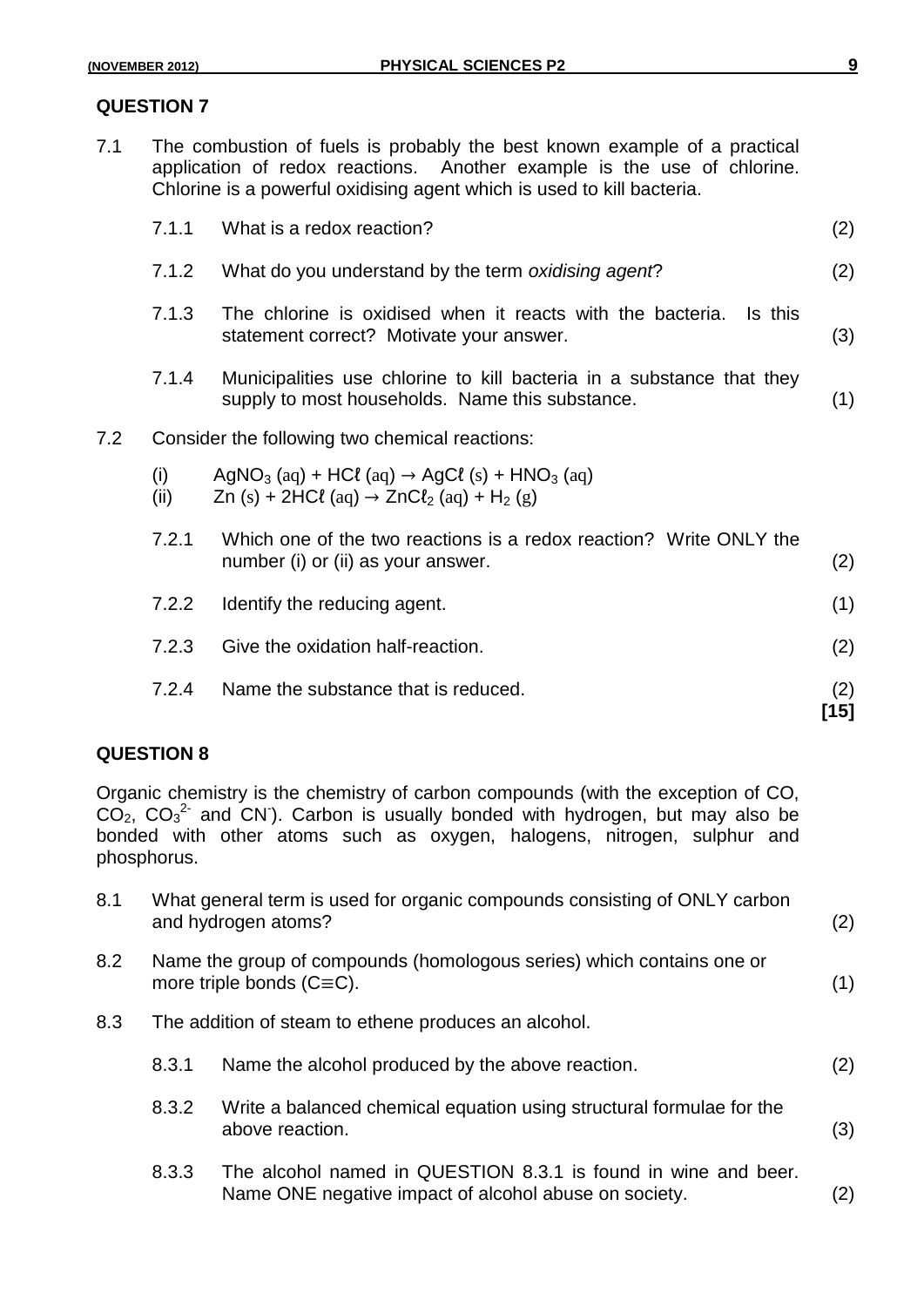| 10  |       | <b>PHYSICAL SCIENCES P2</b>                                                            | (NOVEMBER 2012) |
|-----|-------|----------------------------------------------------------------------------------------|-----------------|
| 8.4 | gas.  | Chloromethane reacts with water and forms methanol and hydrogen chloride               |                 |
|     | 8.4.1 | Is this reaction an example of an addition, substitution or elimination<br>reaction?   | (1)             |
|     | 8.4.2 | Write a balanced chemical equation using molecular formulae for the<br>above reaction. | (3)             |

**[14]**

#### **QUESTION 9**

Crude oil is a viscous, dark-brown liquid containing a mixture of alkanes, alkenes, cycloalkanes and aromatic compounds. The various compounds are separated from each other by making use of the following tower.



| 9.4 |                                                                                                | Name ONE use of the natural gases obtained from crude oil.                                                  | (1)<br>[6] |
|-----|------------------------------------------------------------------------------------------------|-------------------------------------------------------------------------------------------------------------|------------|
|     | 9.3.3                                                                                          | The fraction that will contain gasoline (petrol).                                                           | (1)        |
|     | 9.3.2                                                                                          | The fraction that will contain bitumen.                                                                     | (1)        |
|     | 9.3.1                                                                                          | The fraction that will contain natural gases.                                                               | (1)        |
| 9.3 |                                                                                                | Refer to the diagram and write down ONLY the letter $(A - H)$ as your answer<br>to the following questions. |            |
| 9.2 | Name the physical property of the compounds in the mixture that is used for<br>the separation. |                                                                                                             | (1)        |
| 9.1 | Name the separation technique illustrated in the diagram.                                      |                                                                                                             | (1)        |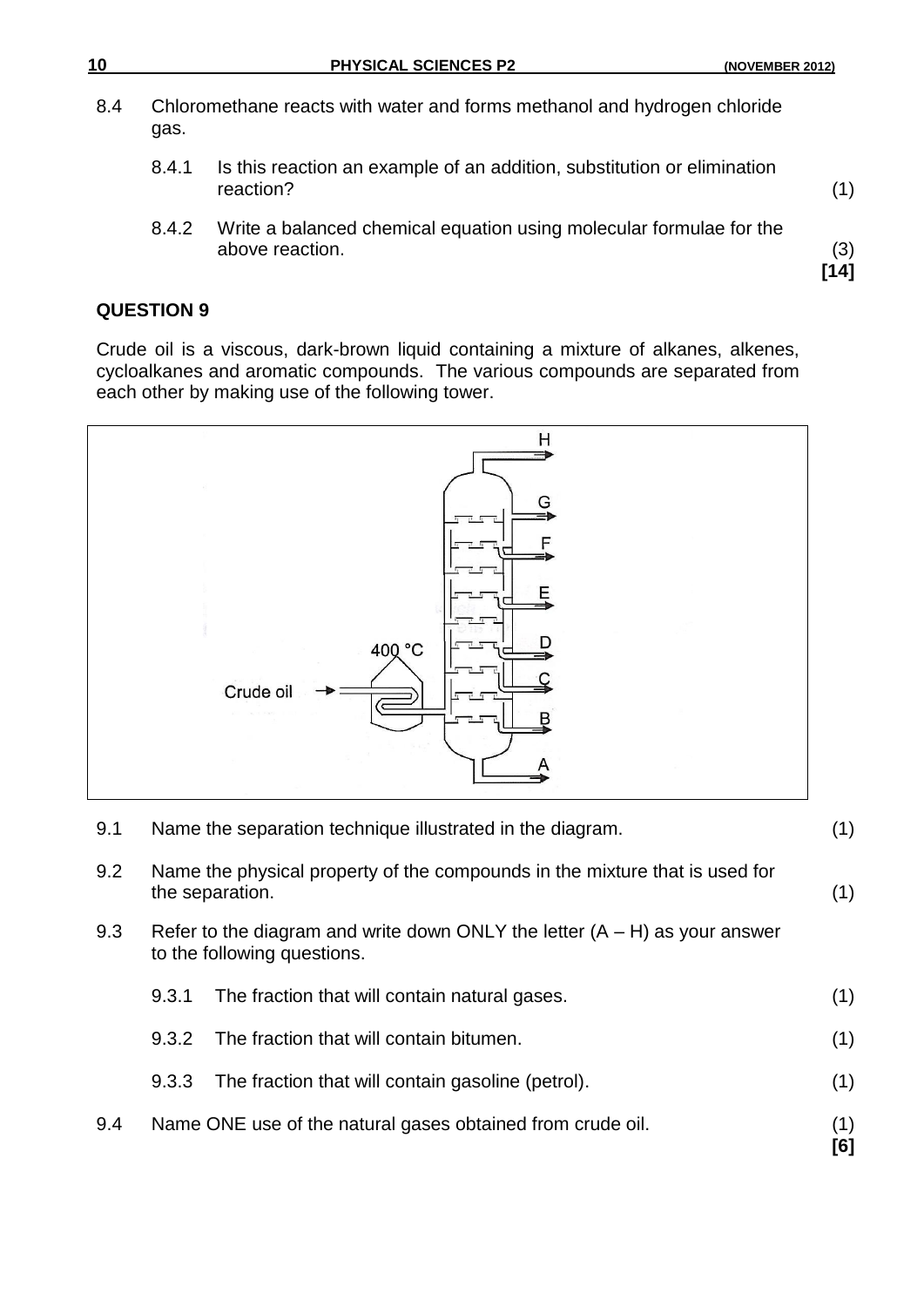Phosphate occurs in nature as phosphate rock and the mineral family of the phosphates is called the apatites. Fluorapatite,  $Ca<sub>5</sub>(PO<sub>4</sub>)<sub>3</sub>F$ , is the principal phosphate mineral. Most of the apatite mined in South Africa is used to produce phosphoric acid. A general equation for this reaction is:

apatite (aq) + H<sub>2</sub>SO<sub>4</sub> (aq) → CaSO<sub>4</sub>⋅*x*H<sub>2</sub>O (s) + H<sub>3</sub>PO<sub>4</sub> (aq)

- 10.1 How is phosphate rock mined? (1) 10.2 What is the main use of phosphoric acid? (2) 10.3 Name ONE other way in which the phosphoric acid is used for our benefit. (2)
- 10.4 Explain why rock phosphate is unsuitable for fertiliser. (2) **[7]**

## **QUESTION 11**

The atmosphere is a relatively thin layer of gases which supports life and provides protection to living organisms. The ozone layer is found in the atmosphere and protects the earth against harsh ultraviolet radiation. The use of CFCs by man has caused depletion of the ozone layer.

| 11.1 | In which layer of the atmosphere is ozone found?     |                         | (2)        |
|------|------------------------------------------------------|-------------------------|------------|
| 11.2 | In what way does ultraviolet light harm us directly? |                         | (2)        |
| 11.3 | What does CFCs stand for?                            |                         | (2)        |
| 11.4 | Name TWO ways in which CFCs were used.               |                         | (2)<br>[8] |
|      |                                                      | <b>TOTAL SECTION B:</b> | 125        |
|      |                                                      | <b>GRAND TOTAL:</b>     | 150        |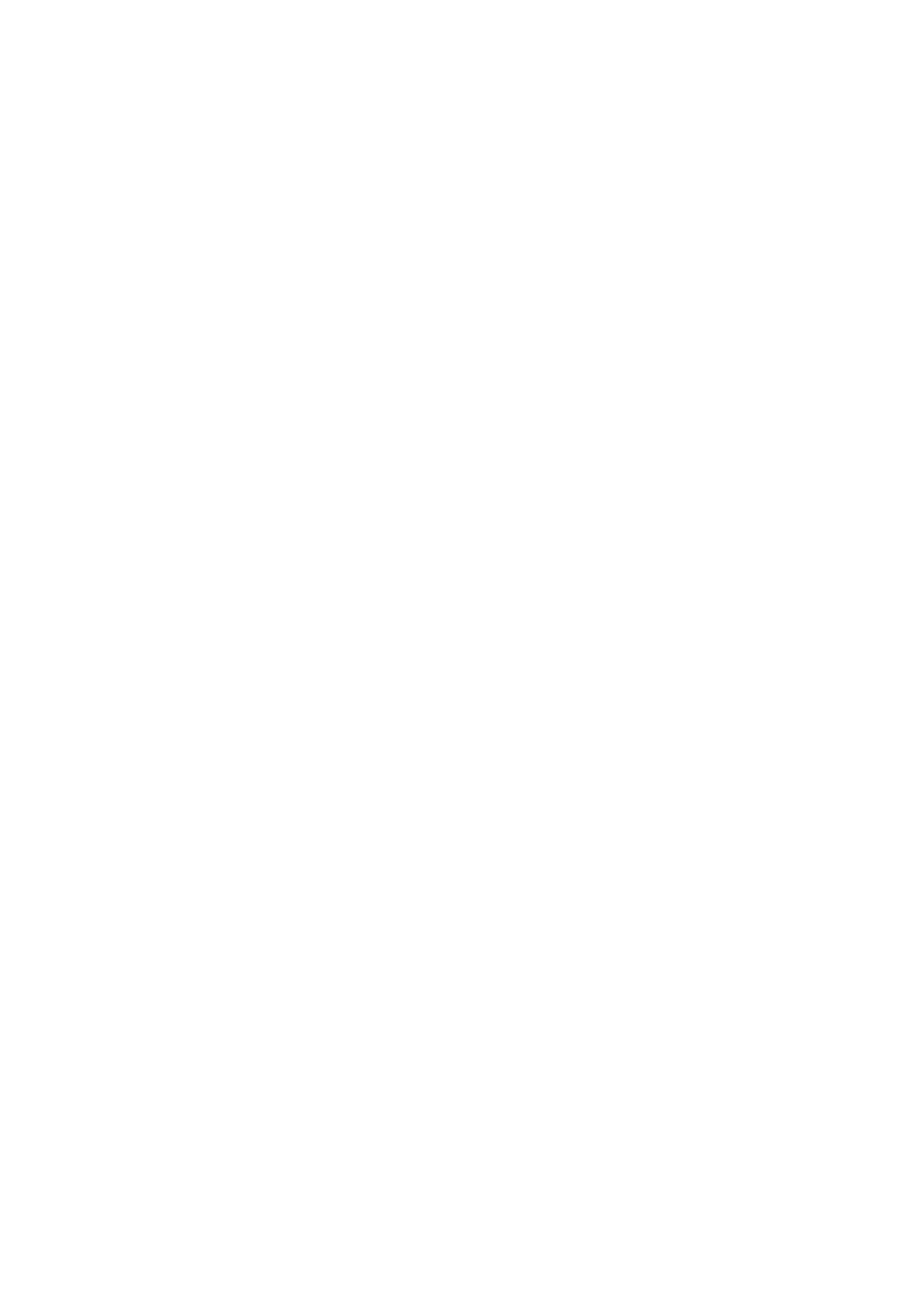## **NASIONALE SENIOR SERTIFIKAAT** *NATIONAL SENIOR CERTIFICATE*

## **GEGEWENS VIR FISIESE WETENSKAPPE GRAAD 11 VRAESTEL 2 (CHEMIE)**

## *DATA FOR PHYSICAL SCIENCES GRADE 11 PAPER 2 (CHEMISTRY)*

## **TABEL 1: FISIESE KONSTANTES/***TABLE 1: PHYSICAL CONSTANTS*

| <b>NAAM/NAME</b>                                     | SIMBOOL/SYMBOL        | <b>WAARDE/VALUE</b>                |
|------------------------------------------------------|-----------------------|------------------------------------|
| Avogadro's constant                                  | $N_A$                 | 6,02 x $10^{23}$ mol <sup>-1</sup> |
| Avogadro-konstante                                   |                       |                                    |
| Molar gas constant                                   | R                     | 8,31 J K $^{-1}$ mol <sup>-1</sup> |
| Molêre gaskonstante                                  |                       |                                    |
| <b>Standard pressure</b>                             | $p^{\theta}$          | 1,013 x $10^5$ Pa                  |
| Standaarddruk                                        |                       |                                    |
| Molar gas volume at STP<br>Molêre gasvolume teen STD | $V_m$                 | 22,4 $dm^3$ ·mol <sup>-1</sup>     |
|                                                      |                       |                                    |
| Standard temperature                                 | $\mathsf{T}^{\theta}$ | 273 K                              |
| Standaardtemperatuur                                 |                       |                                    |

## **TABEL 2: FORMULES***/TABLE 2: FORMULAE*

| $rac{p_1V_1}{T_1} = \frac{p_2V_2}{T_2}$           | $pV = nRT$                       |
|---------------------------------------------------|----------------------------------|
| $\frac{c_a v_a}{c_b v_b} = \frac{n_a}{n_b}$       | $c = \frac{n}{V} = \frac{m}{MV}$ |
| $n = \frac{N}{M} = \frac{N}{V_m} = \frac{N}{N_A}$ | $m$ V N                          |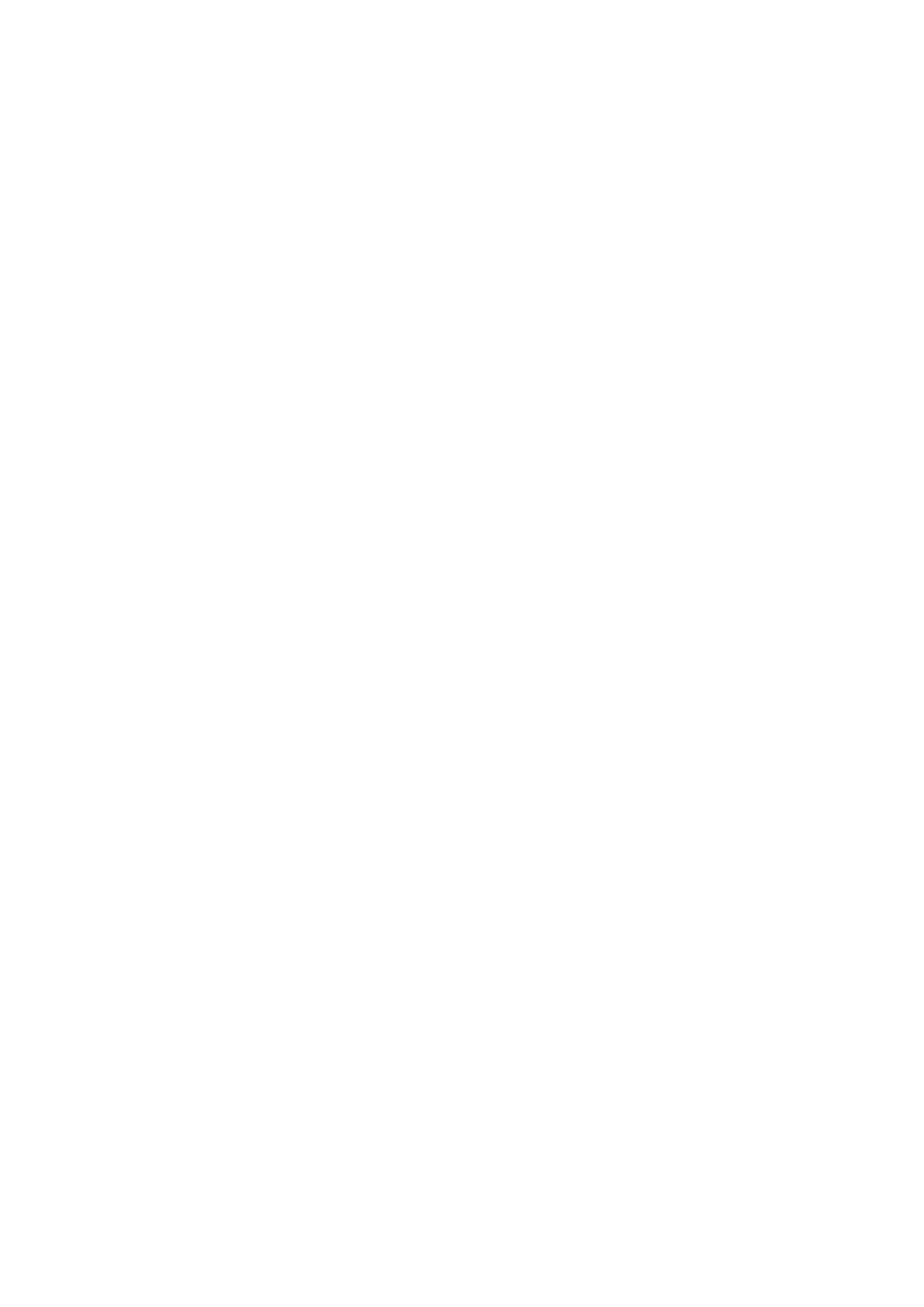## TABEL 3: DIE PERIODIEKE TABEL VAN ELEMENTE / TABLE 3: THE PERIODIC TABLE OF ELEMENTS

|                                             |                  | $\overline{\mathbf{2}}$ | 3                      | 4                     | 5   |           | 6                   | $\overline{7}$        | 8                                | 9                   | 10                              | 11                  | 12                  | 13                  | 14                       | 15                    | 16                           | 17<br>(VII)                     | 18              |
|---------------------------------------------|------------------|-------------------------|------------------------|-----------------------|-----|-----------|---------------------|-----------------------|----------------------------------|---------------------|---------------------------------|---------------------|---------------------|---------------------|--------------------------|-----------------------|------------------------------|---------------------------------|-----------------|
| (1)                                         |                  | (II)                    |                        |                       |     |           | <b>SLEUTEL/KEY</b>  |                       | Atoomgetal                       |                     |                                 |                     |                     | (III)               | (IV)                     | (V)                   | (VI)                         |                                 | (VIII)          |
|                                             |                  |                         |                        |                       |     |           |                     |                       | <b>Atomic number</b>             |                     |                                 |                     |                     |                     |                          |                       |                              |                                 | $\mathbf 2$     |
| 2,1<br>H                                    |                  |                         |                        |                       |     |           |                     |                       |                                  |                     |                                 |                     |                     |                     |                          |                       |                              |                                 | He              |
|                                             |                  |                         |                        |                       |     |           |                     |                       | 29                               |                     |                                 |                     |                     |                     |                          |                       |                              |                                 | 4               |
| 3<br>$\overline{1,0}$                       | ن<br>1<br>15     | 4                       |                        |                       |     |           | Elektronegatiwiteit |                       | <u>ு</u> Cu                      |                     | <b>Simbool</b><br><b>Symbol</b> |                     |                     | 5<br>$\overline{B}$ | 6                        |                       | 8<br>3.5                     | 9<br>F                          | 10              |
|                                             |                  | <b>Be</b><br>9          |                        |                       |     |           | Electronegativity   |                       | ᅮ                                | 63,5                |                                 |                     |                     | 2.0<br>11           | 2.5<br>$\mathbf C$<br>12 | 3.0<br>N<br>14        | $\mathbf O$<br>16            | $\frac{1}{4}$<br>19             | <b>Ne</b><br>20 |
| 11                                          |                  | 12                      |                        |                       |     |           |                     |                       |                                  |                     |                                 |                     |                     | 13                  | 14                       | 15                    | 16                           | 17                              | 18              |
| ၀.<br> <br><b>Na</b>                        | 1,2              | <b>Mg</b>               |                        |                       |     |           |                     |                       | Benaderde relatiewe atoommassa   |                     |                                 |                     |                     | 1.5<br>Al           | $\frac{8}{1}$<br>Si      | $\overline{2.1}$<br>P | 2.5<br>$\mathbf S$           | $\overline{3}$ .0<br>$c_{\ell}$ | Ar              |
| 23                                          |                  | 24                      |                        |                       |     |           |                     |                       | Approximate relative atomic mass |                     |                                 |                     |                     | 27                  | 28                       | 31                    | 32                           | 35,5                            | 40              |
| 19                                          |                  | 20                      | 21                     | 22                    |     | 23        | 24                  | 25                    | 26                               | 27                  | 28                              | 29                  | 30                  | 31                  | 32                       | 33                    | 34                           | 35                              | 36              |
| 0,8<br>K                                    | $\frac{1}{2}$    | Ca                      | <u>າິ</u><br><b>Sc</b> | $1\overline{5}$<br>Τi | 1,6 | V         | $\frac{1}{2}$<br>cr | $\ddot{1}$<br>Mn      | $rac{8}{7}$<br>Fe                | $\frac{8}{1}$<br>Co | $1\overline{8}$<br><b>Ni</b>    | <u>ი</u><br>7<br>Cu | $\frac{6}{7}$<br>Zn | $\frac{6}{7}$<br>Ga | $\frac{8}{1}$<br>Ge      | 2.0<br>As             | $2\overline{4}$<br><b>Se</b> | $\frac{8}{2}$<br><b>Br</b>      | Kr              |
| 39                                          |                  | 40                      | 45                     | 48                    | 51  |           | 52                  | 55                    | 56                               | 59                  | 59                              | 63,5                | 65                  | 70                  | 73                       | 75                    | 79                           | 80                              | 84              |
| 37                                          |                  | 38                      | 39                     | 40                    |     | 41        | 42                  | 43                    | 44                               | 45                  | 46                              | 47                  | 48                  | 49                  | 50                       | 51                    | 52                           | 53                              | 54              |
| 0,8<br><b>Rb</b>                            | $\overline{1}$   | <b>Sr</b>               | $\ddot{.}$<br>Y        | $\dot{4}$<br>Zr       |     | <b>Nb</b> | 1,8<br>Mo           | <u>ှ</u><br><b>Tc</b> | 2.2<br>Ru                        | 2.2<br>Rh           | 2.2<br>Pd                       | <u>ုဂ္</u><br>Ag    | 7.7<br>Cd           | $\ddot{ }$<br>In    | $1.\overline{8}$<br>Sn   | 0.9<br>Sb             | $\mathbf{z}$<br>Te           | 2.5                             | Xe              |
| 86                                          |                  | 88                      | 89                     | 91                    |     | 92        | 96                  |                       | 101                              | 103                 | 106                             | 108                 | 112                 | 115                 | 119                      | 122                   | 128                          | 127                             | 131             |
| 55                                          |                  | 56                      | 57                     | 72                    |     | 73        | 74                  | 75                    | 76                               | 77                  | 78                              | 79                  | 80                  | 81                  | 82                       | 83                    | 84                           | 85                              | 86              |
| $\mathcal{L}^{\mathbf{0}}$<br>$\mathsf{Cs}$ | $\overline{0,9}$ | Ba                      | La                     | ڡٜ<br>Hf              |     | Ta        | W                   | <b>Re</b>             | Os                               | <u>Ir</u>           | Pt                              | Au                  | <b>Hg</b>           | œ<br>Tl             | $1.\overline{8}$<br>Pb   | 0.1<br>Bi             | 2.0<br>Po                    | 2.5<br>At                       | <b>Rn</b>       |
| 133                                         |                  | 137                     | 139                    | 179                   |     | 181       | 184                 | 186                   | 190                              | 192                 | 195                             | 197                 | 201                 | 204                 | 207                      | 209                   |                              |                                 |                 |
| 87                                          |                  | 88                      | 89                     |                       |     |           |                     |                       |                                  |                     |                                 |                     |                     |                     |                          |                       |                              |                                 |                 |
| $\mathcal{L}^{\bullet}$<br><b>Fr</b>        | <b>0,0</b>       | Ra                      | Ac                     |                       | 58  |           | 59                  | 60                    | 61                               | 62                  | 63                              | 64                  | 65                  | 66                  | 67                       | 68                    | 69                           | 70                              | 71              |
|                                             |                  | 226                     |                        |                       | Ce  |           | Pr                  | <b>Nd</b>             | Pm                               | Sm                  | Eu                              | Gd                  | Tb                  | <b>Dy</b>           | Ho                       | Er                    | Тm                           | Yb                              | Lu              |
|                                             |                  |                         |                        |                       | 140 |           | 141                 | 144                   |                                  | 150                 | 152                             | 157                 | 159                 | 163                 | 165                      | 167                   | 169                          | 173                             | 175             |
|                                             |                  |                         |                        |                       | 90  |           | 91                  | 92                    | 93                               | 94                  | 95                              | 96                  | 97                  | 98                  | 99                       | 100                   | 101                          | 102                             | 103             |
|                                             |                  |                         |                        |                       | Th  |           | Pa                  | U                     | <b>Np</b>                        | Pu                  | Am                              | $\mathsf{Cm}$       | <b>Bk</b>           | <b>Cf</b>           | <b>Es</b>                | Fm                    | Md                           | <b>No</b>                       | Lr              |
|                                             |                  |                         |                        |                       | 232 |           |                     | 238                   |                                  |                     |                                 |                     |                     |                     |                          |                       |                              |                                 |                 |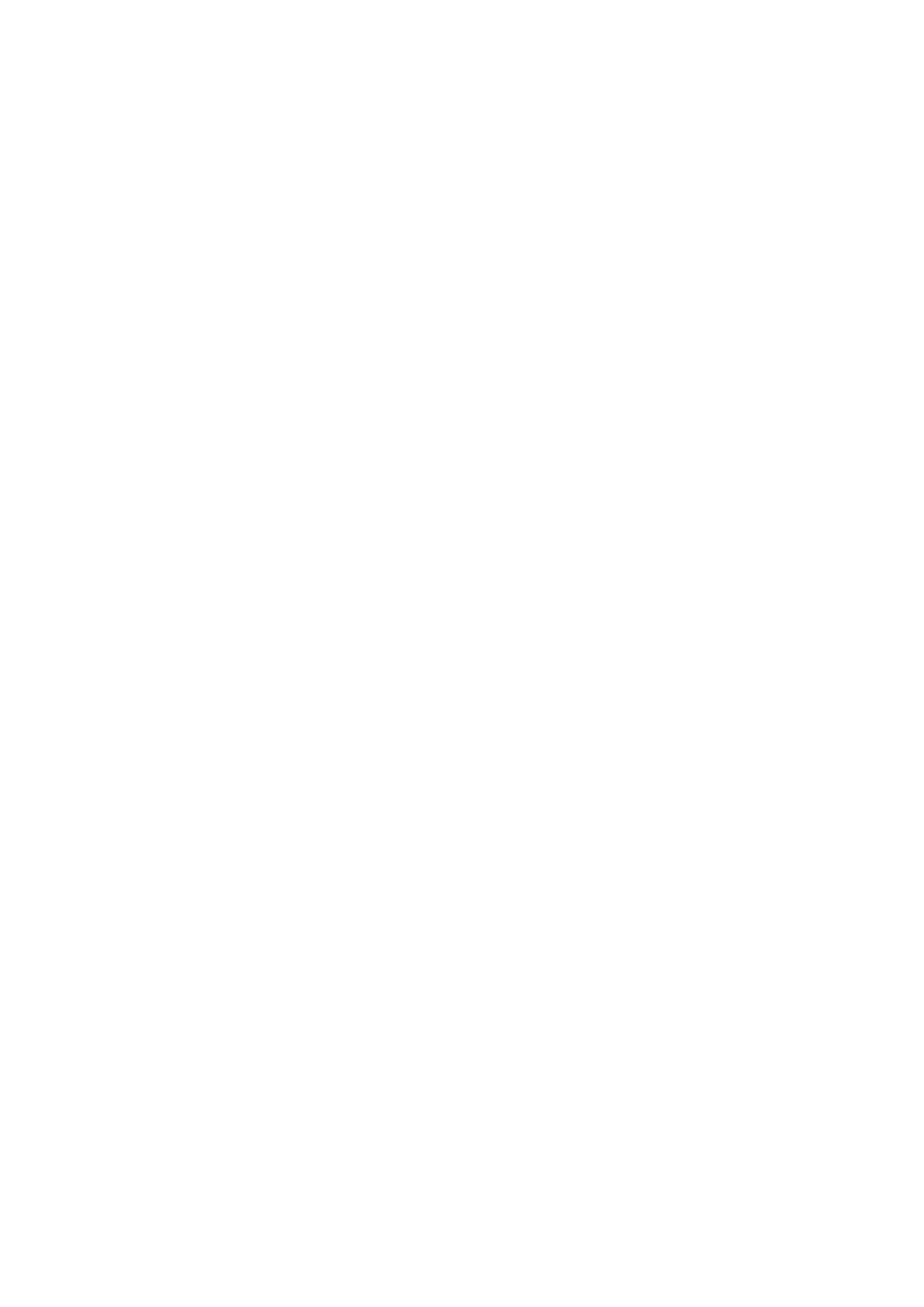Toenemende reduserende vermoë/Increasing reducing ability **Toenemende reduserende vermoë***/Increasing reducing ability*

| TABEL 4A: STANDAARD REDUKSIEPOTENSIALE         |  |  |
|------------------------------------------------|--|--|
| <b>TABLE 4A: STANDARD REDUCTION POTENTIALS</b> |  |  |

| <b>Halfreaksies / Half-reactions</b>                |                      |                               | $E^{\theta}$ |
|-----------------------------------------------------|----------------------|-------------------------------|--------------|
| $F_2(g) + 2e^-$                                     | $\Rightarrow$        | $2F^-$                        | $+2,87$      |
| $Co^{3+} + e^{-}$                                   | $\Rightarrow$        | $Co2+$                        | $+ 1,81$     |
| $H_2O_2$ + 2H <sup>+</sup> +2e <sup>-</sup>         | $\Rightarrow$        | $2H_2O$                       | $+1,77$      |
| $MnO_4^-$ + 8H <sup>+</sup> + 5e <sup>-</sup>       | $\Rightarrow$        | $Mn^{2+} + 4H_2O$             | $+1,51$      |
| $C\ell_2(g) + 2e^-$                                 | $\Rightarrow$        | $2Cf^-$                       | $+1,36$      |
| $Cr_2O_7^{2-}$ + 14H <sup>+</sup> + 6e <sup>-</sup> | $\Rightarrow$        | $2Cr^{3+} + 7H_2O$            | $+1,33$      |
| $O_2(g) + 4H^+ + 4e^-$                              | $\Rightarrow$        | $2H_2O$                       | $+1,23$      |
| $MnO2+4H++2e-$                                      | $\Rightarrow$        | $Mn^{2+} + 2H_2O$             | $+1,23$      |
| $Pt^{2+} + 2e^{-}$                                  | $\Rightarrow$        | Pt                            | $+1,20$      |
| $Br_2(\ell) + 2e^-$                                 | $\Rightarrow$        | 2Brī                          | $+1,07$      |
| $NO_3^-$ + 4H <sup>+</sup> + 3e <sup>-</sup>        | $\Rightarrow$        | $NO(g) + 2H_2O$               | $+0,96$      |
| $Hg^{2+} + 2e^{-}$                                  | $\Rightarrow$        | $Hg(\ell)$                    | $+0,85$      |
| $Ag^+ + e^-$                                        | $\Rightarrow$        | Ag                            | $+0,80$      |
| $NO_3^- + 2H^+ + e^-$                               | $\Rightarrow$        | $NO2(g) + H2O$                | $+0,80$      |
| $Fe^{3+} + e^{-}$                                   | $\Rightarrow$        | $Fe2+$                        | $+0,77$      |
| $O_2(g) + 2H^+ + 2e^-$                              | $\Rightarrow$        | H <sub>2</sub> O <sub>2</sub> | $+0,68$      |
| $I_2 + 2e^-$                                        | $\Rightarrow$        | $2I^-$                        | $+0,54$      |
| $Cu+ + e-$                                          | $\Rightarrow$        | Cu                            | $+0,52$      |
| $SO_2 + 4H^+ + 4e^-$                                | $\Rightarrow$        | $S + 2H_2O$                   | $+0,45$      |
| $2H_2O + O_2 + 4e^-$                                | $\Rightarrow$        | $4OH^-$                       | $+0,40$      |
| $Cu^{2+} + 2e^{-}$                                  | $\Rightarrow$        | Сu                            | $+0,34$      |
| $SO_4^{2-}$ + 4H <sup>+</sup> + 2e <sup>-</sup>     | $\Rightarrow$        | $SO2(g) + 2H2O$               | $+0,17$      |
| $Cu^{2+} + e^{-}$                                   | $\Rightarrow$        | $Cu+$                         | $+0,16$      |
| $Sn^{4+} + 2e^{-}$                                  | $\Rightarrow$        | $Sn^{2+}$                     | $+0,15$      |
| $S + 2H^{+} + 2e^{-}$                               | $\Rightarrow$        | $H_2S(g)$                     | $+0,14$      |
| $2H^{+}$ + $2e^{-}$                                 | $\Rightarrow$        | H <sub>2</sub> (g)            | 0,00         |
| $Fe^{3+} + 3e^{-}$                                  | $\Rightarrow$        | Fe                            | $-0,06$      |
| $Pb^{2+} + 2e^{-}$                                  | $\Rightarrow$        | Pb                            | $-0,13$      |
| $Sn^{2+} + 2e^{-}$                                  | $\Rightarrow$        | Sn                            | $-0,14$      |
| $Ni2+ + 2e-$                                        | $\Rightarrow$        | Ni                            | $-0,27$      |
| $Co^{2+} + 2e^{x}$                                  | $\rightleftharpoons$ | Сo                            | $-0,28$      |
| $Cd^{2+} + 2e^{-}$                                  | $\Rightarrow$        | Cd                            | $-0,40$      |
| $Cr^{3+} + e^{-}$                                   | $\Rightarrow$        | $Cr^{2+}$                     | $-0,41$      |
| $Fe^{2+} + 2e^{-}$                                  | $\Rightarrow$        | Fe                            | $-0,44$      |
| $Cr^{3+} + 3e^{-}$                                  | $\Rightarrow$        | Cr                            | $-0,74$      |
| $Zn^{2+} + 2e^{-}$                                  | $\Rightarrow$        | Zn                            | $-0,76$      |
| $2H_2O + 2e^-$                                      | $\Rightarrow$        | $H_2(g) + 2OH^-$              | $-0,83$      |
| $Cr^{2+} + 2e^{-}$                                  | $\Rightarrow$        | Cr                            | $-0,91$      |
| $Mn^{2+} + 2e^{-}$                                  | $\Rightarrow$        | Mn                            | $-1,18$      |
| $Al^{3+} + 3e^{-}$                                  | $\Rightarrow$        | Al                            | $-1,66$      |
| $Mg^{2+} + 2e^{-}$                                  | $\Rightarrow$        | Mg                            | $-2,36$      |
| $Na^+ + e^-$                                        | $\Rightarrow$        | Na                            | $-2,71$      |
| $Ca^{2+} + 2e^{-}$                                  | $\Rightarrow$        | Ca                            | $-2,87$      |
| $Sr^{2+} + 2e^{-}$                                  | $\Rightarrow$        | Sr                            | $-2,89$      |
| $Ba^{2+} + 2e^{-}$                                  | $\Rightarrow$        | Ba                            | $-2,90$      |
| $Cs^+ + e^-$                                        | $\Rightarrow$        | Сs                            | $-2,92$      |
| $K^+ + e^-$                                         | $\Rightarrow$        | Κ                             | $-2,93$      |
| $Li^+ + e^-$                                        | $\Rightarrow$        | Li                            | $-3,05$      |

**Toenemende oksiderende vermoë***/Increasing oxidising ability*

Toenemende oksiderende vermoë/Increasing oxidising ability

| . . |  |
|-----|--|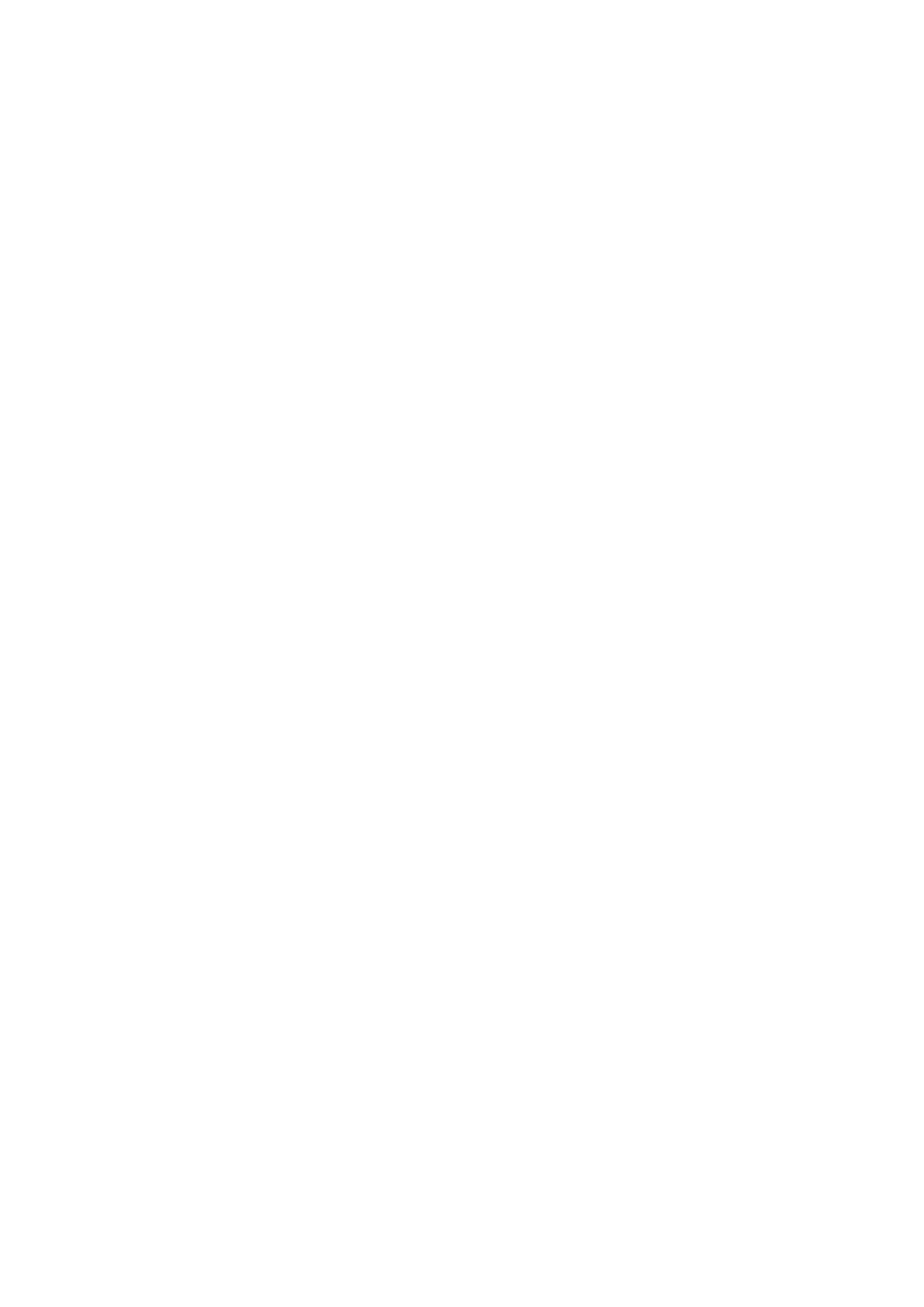**Toenemende reduserende vermoë***/Increasing reducing ability*

Toenemende reduserende vermoë/Increasing reducing ability

| <b>TABEL 4B: STANDAARD REDUKSIEPOTENSIALE</b>  |
|------------------------------------------------|
| <b>TABLE 4B: STANDARD REDUCTION POTENTIALS</b> |

| Halfreaksies/Half-reactions                         | $E^{\theta}$<br>(V) |                    |         |
|-----------------------------------------------------|---------------------|--------------------|---------|
| $Li+ + e-$                                          | $\equiv$            | Li                 | $-3,05$ |
| $K^+ + e^-$                                         | $\Rightarrow$       | ĸ                  | $-2,93$ |
| $Cs^+ + e^-$                                        | $\Rightarrow$       | Сs                 | $-2,92$ |
| $Ba^{2+} + 2e^{-}$                                  | $\Rightarrow$       | Ba                 | $-2,90$ |
| $Sr^{2+} + 2e^{-}$                                  | $\Rightarrow$       | Sr                 | $-2,89$ |
| $Ca^{2+} + 2e^{-}$                                  | $\equiv$            | Сa                 | $-2,87$ |
| $Na+ + e-$                                          | $\equiv$            | Na                 | $-2,71$ |
| $Mg^{2+} + 2e^{-}$                                  | $\equiv$            | Mg                 | $-2,36$ |
| $Al^{3+} + 3e^{-}$                                  | $\Rightarrow$       | Al                 | $-1,66$ |
| $Mn^{2+} + 2e^{-}$                                  | $\equiv$            | Mn                 | $-1,18$ |
| $Cr^{2+} + 2e^{-}$                                  | $\Rightarrow$       | Сr                 | $-0,91$ |
| $2H_2O + 2e^-$                                      | $\Rightarrow$       | $H_2(g) + 2OH^-$   | $-0,83$ |
| $Zn^{2+} + 2e^{-}$                                  | $\Rightarrow$       | Zn                 | $-0,76$ |
| $Cr^{3+} + 3e^{-}$                                  | $\Rightarrow$       | Cr                 | $-0,74$ |
| $Fe^{2+} + 2e^{-}$                                  | $\Rightarrow$       | Fe                 | $-0,44$ |
| $Cr^{3+} + e^{-}$                                   | $\Rightarrow$       | $Cr^{2+}$          | $-0,41$ |
| $Cd^{2+} + 2e^{-}$                                  | $\Rightarrow$       | Cd                 | $-0,40$ |
| $Co^{2+} + 2e^{-}$                                  | $\Rightarrow$       | Co                 | $-0,28$ |
| $Ni2+ + 2e-$                                        | $\Rightarrow$       | Ni                 | $-0,27$ |
| $Sn^{2+} + 2e^{-}$                                  | $\Rightarrow$       | Sn                 | $-0,14$ |
| $Pb^{2+} + 2e^{-}$                                  | $\Rightarrow$       | Pb                 | $-0,13$ |
| $Fe^{3+} + 3e^{-}$                                  | $\Rightarrow$       | Fe                 | $-0,06$ |
| $2H^{+}$ + $2e^{-}$                                 | $\rightarrow$       | H <sub>2</sub> (g) | 0,00    |
| S + 2H <sup>+</sup> + 2e <sup>-</sup>               | $\Rightarrow$       | $H_2S(g)$          | $+0,14$ |
| $Sn^{4+} + 2e^{-}$                                  | $\Rightarrow$       | $Sn^{2+}$          | $+0,15$ |
| $Cu^{2+} + e^{-}$                                   | $\Rightarrow$       | $Cu+$              | $+0,16$ |
| $SO_4^{2-}$ + 4H <sup>+</sup> + 2e <sup>-</sup>     | $\Rightarrow$       | $SO_2(g) + 2H_2O$  | $+0,17$ |
| $Cu^{2+} + 2e^{-}$                                  | $\equiv$            | Cu                 | $+0,34$ |
| $2H_2O + O_2 + 4e^-$                                | $\Rightarrow$       | $4OH^-$            | $+0,40$ |
| $SO_2 + 4H^+ + 4e^-$                                | $\Rightarrow$       | $S + 2H_2O$        | $+0,45$ |
| $Cu^+ + e^-$                                        | $\Rightarrow$       | Cu                 | $+0,52$ |
| $I_2 + 2e^-$                                        | $\Rightarrow$       | $2\mathsf{I}^-$    | $+0,54$ |
| $O_2(g) + 2H^+ + 2e^-$                              | $\Rightarrow$       | $H_2O_2$           | $+0,68$ |
| $Fe^{3+} + e^{-}$                                   | $\Rightarrow$       | $Fe2+$             | $+0,77$ |
| $NO_3^-$ + 2H <sup>+</sup> + e <sup>-</sup>         | $\Rightarrow$       | $NO2(g) + H2O$     | $+0,80$ |
| $Ag^+ + e^-$                                        | $\Rightarrow$       | Ag                 | $+0,80$ |
| $Hg^{2+} + 2e^{-}$                                  | $\Rightarrow$       | $Hg(\ell)$         | $+0,85$ |
| $NO_3^-$ + 4H <sup>+</sup> + 3e <sup>-</sup>        | $\Rightarrow$       | $NO(g) + 2H2O$     | $+0,96$ |
| $Br_2(\ell) + 2e^-$                                 | $\Rightarrow$       | 2Brī               | $+1,07$ |
| $Pt^{2+} + 2e^{-}$                                  | $\equiv$            | Pt                 | $+1,20$ |
| $MnO2+4H++2e-$                                      | $\Rightarrow$       | $Mn^{2+} + 2H_2O$  | $+1,23$ |
| $O_2(g) + 4H^+ + 4e^-$                              | $\Rightarrow$       | $2H_2O$            | $+1,23$ |
| $Cr_2O_7^{2-}$ + 14H <sup>+</sup> + 6e <sup>-</sup> | $\Rightarrow$       | $2Cr^{3+} + 7H_2O$ | $+1,33$ |
| $C\ell_2(g) + 2e^-$                                 | $\Rightarrow$       | $2Cf^-$            | $+1,36$ |
| $MnO_4^- + 8H^+ + 5e^-$                             | $\Rightarrow$       | $Mn^{2+} + 4H_2O$  | $+1,51$ |
| $H_2O_2$ + 2H <sup>+</sup> +2 $e^-$                 | $\Rightarrow$       | 2H <sub>2</sub> O  | $+1,77$ |
| $Co^{3+} + e^{-}$                                   | $\Rightarrow$       | $Co2+$             | $+1,81$ |
| $F_2(g) + 2e^{-}$                                   | $\Rightarrow$       | 2F <sup>-</sup>    | + 2,87  |

Toenemende oksiderende vermoë/Increasing oxidising ability **Toenemende oksiderende vermoë***/Increasing oxidising ability*

↓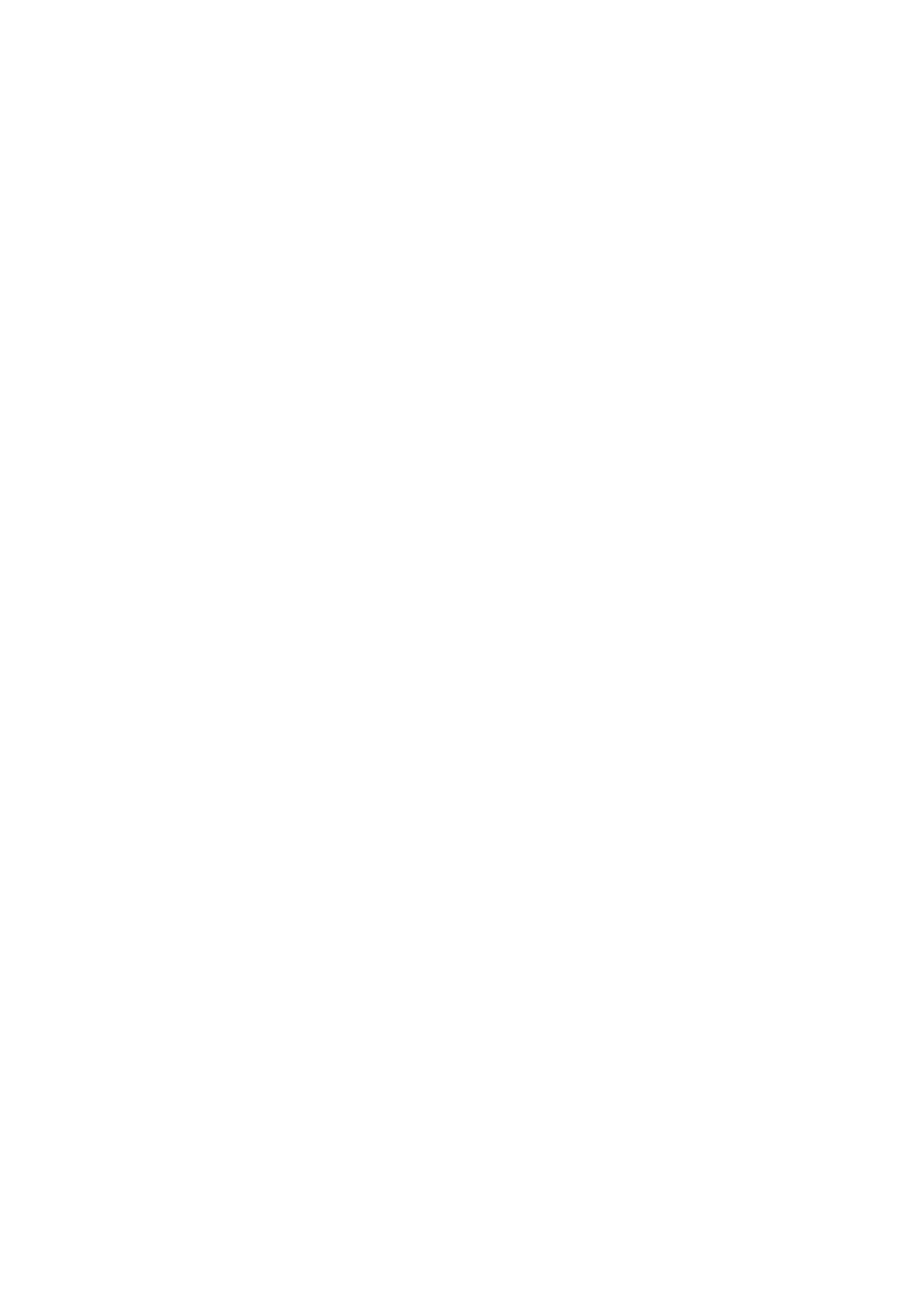